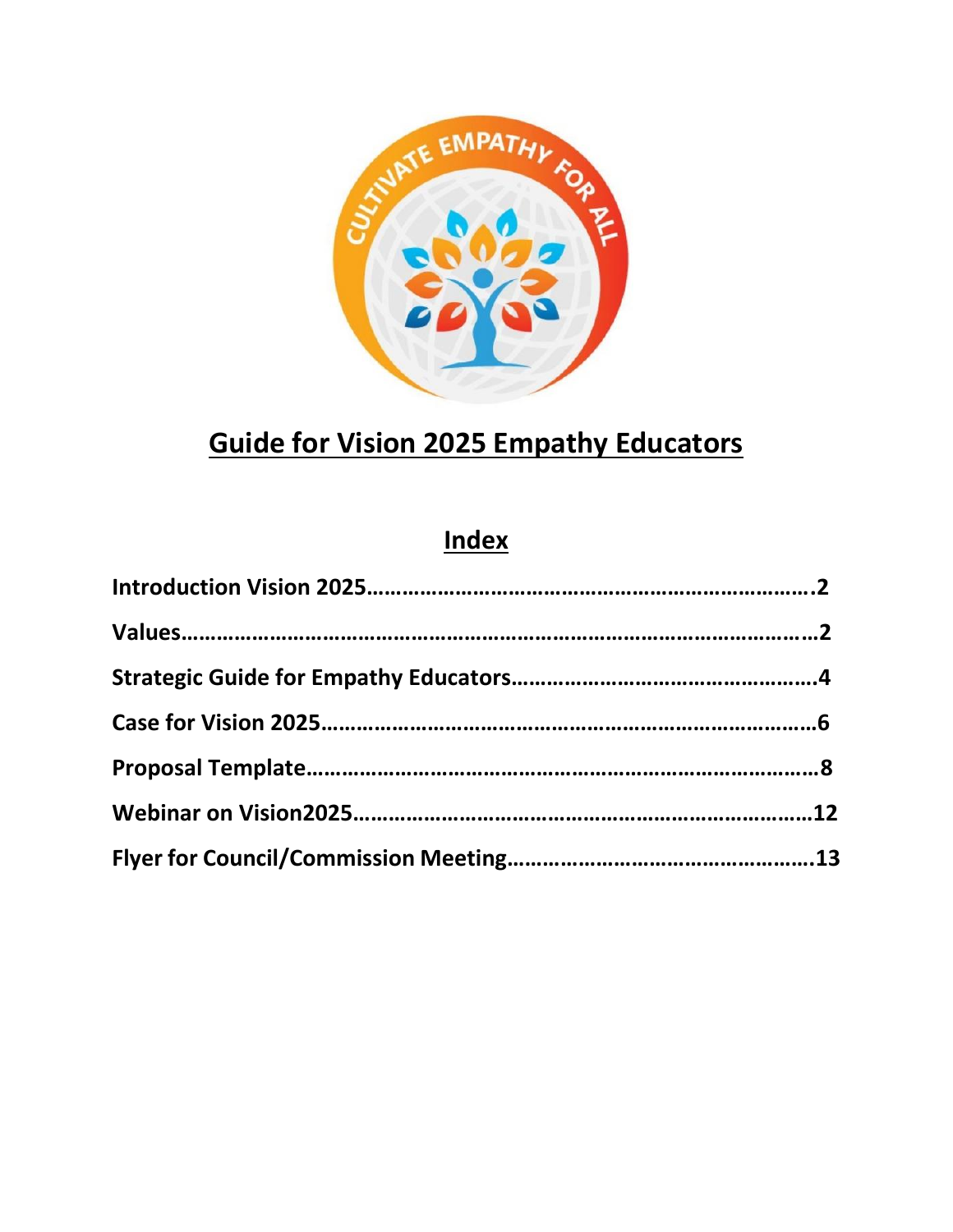### **Introduction**

According to Global Shapers Survey 2017, the Climate Change is world's biggest challenge of  $21<sup>st</sup>$ century. This challenge comes along with the on-going destruction of scarce natural resources like agricultural land, forest and freshwater. Humankind's well-being is interdependent on environment, natural resources and biodiversity in highly interconnected Earth's ecosystem. The livestock industry is one of the biggest economic sectors resulting in destruction of Earth's environment and natural resources. But very few programs have been developed to establish sustainable food systems. This economic sector is also one of the major lobbyists in United States allowing them to influence federal programs and regulations. As a result, the local Cities have a huge role to play in stepping up for replacing the meat and dairy food consumptions with sustainable plant-based options. Vision 2025 is a program developed for the City residents who are passionate about passing sustainable food regulations in their Cities for environment, sustainability, social equality, community health and animal rights.

### **Values**

Most of us think the top global challenges are global warming, degradation of natural resources and world hunger. Empathy Educators are unique group of volunteers with the understanding that apathy, greed and selfishness are the root causes of social and environmental deterioration which ultimately give forth humanity's top global challenges in 21<sup>st</sup> century. As Empathy Educators, we understand to address social and environmental challenges in a way that could shift our cultural mindset. This unique approach doesn't only promise to transform the cultural mindset but also enables us to effectively address the global challenges through projects like Vision 2025. Below is therefore the list of values that we can incorporate in our efforts for passing Vision 2025.

1) Empathy

Your City Council is a group of hard-working people with minimal salaries in most cases. Sometimes, they work in two jobs for a living. If you see flaws in their priorities and strategies, remember that they are working in our imperfect social, political and economic system with their own beliefs and background. As a result, we request that you stay empathetic while working with your local government officials. Empathy is the foundation of all the other qualities listed below without which success of Vision 2025 is not possible.

2) Listening

Listening is the act of hearing with full attention. Our judgement may prevent us from listening the Councilmembers and the issues they deeply care for. If we deeply listen to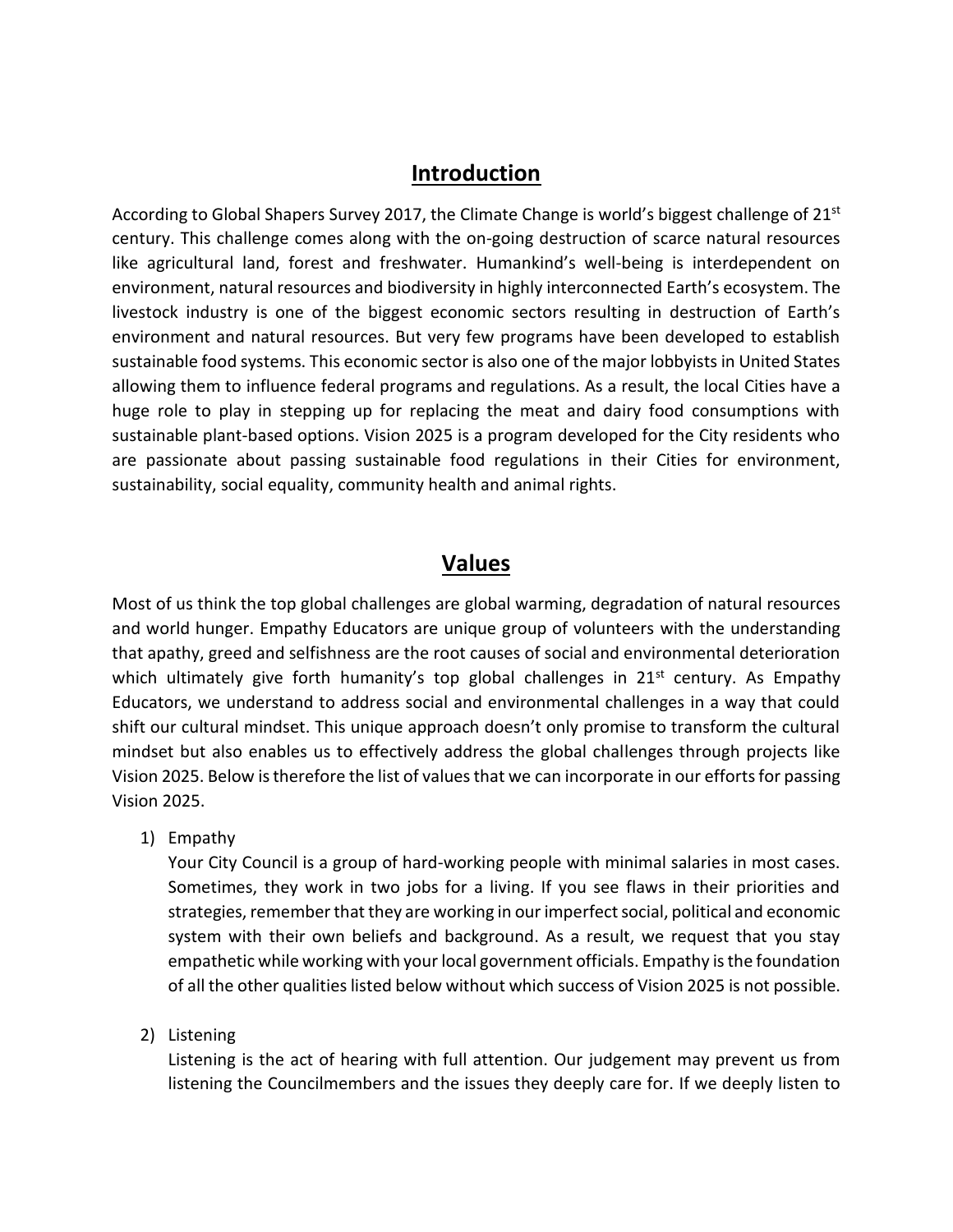our Council Members, we can more strategically persuade them to support, and possibly to become champions of Vision 2025.

#### 3) Patience

It may take a long time for Council Members to respond to your correspondence, to prioritize your concerns, or to understand your agenda. Patience is the direct outcome of cultivating empathy and it is the key to successfully working with government. Patience helps us avoid unnecessary frustration and overwhelm which could become a huge obstacle for us doing this work to bring positive change.

#### 4) Persistence

The City Council hears from thousands of residents, but the persistent ones have a greater chance of gaining their attention. Show up, reach out, and don't give up!

#### 5) Relationship building

The City Council members are always interested in listening to their constituents who are affected by their decision making. Building a relationship with your Councilmembers opens up more opportunities for meaningful conversations. It makes them identify you and your concerned issue.

#### 6) Research

Learning about animal agriculture's impact on the environment, sustainability, health and social equity can help build a stronger case for passing Vision 2025 in your city. Councilmembers often need facts and data to back up their decisions. By doing research you are making their job easier for them and increasing the likelihood that they will prioritize Vision 2025.

#### 7) Collaborate

One resident is good enough to educate the City Council on a given issue and bring the desired political outcome. But collaboration with local organizations, activists from different areas and residents can significantly reinforce your message and increase the effectiveness of political advocacy. It also sends the message that this issue is important to many of their voting constituents and local community members.

[https://rid.org/advocacy-overview/advocacy-toolkit/building-relationships-with-your](https://rid.org/advocacy-overview/advocacy-toolkit/building-relationships-with-your-state-and-local-legislators/)[state-and-local-legislators/](https://rid.org/advocacy-overview/advocacy-toolkit/building-relationships-with-your-state-and-local-legislators/)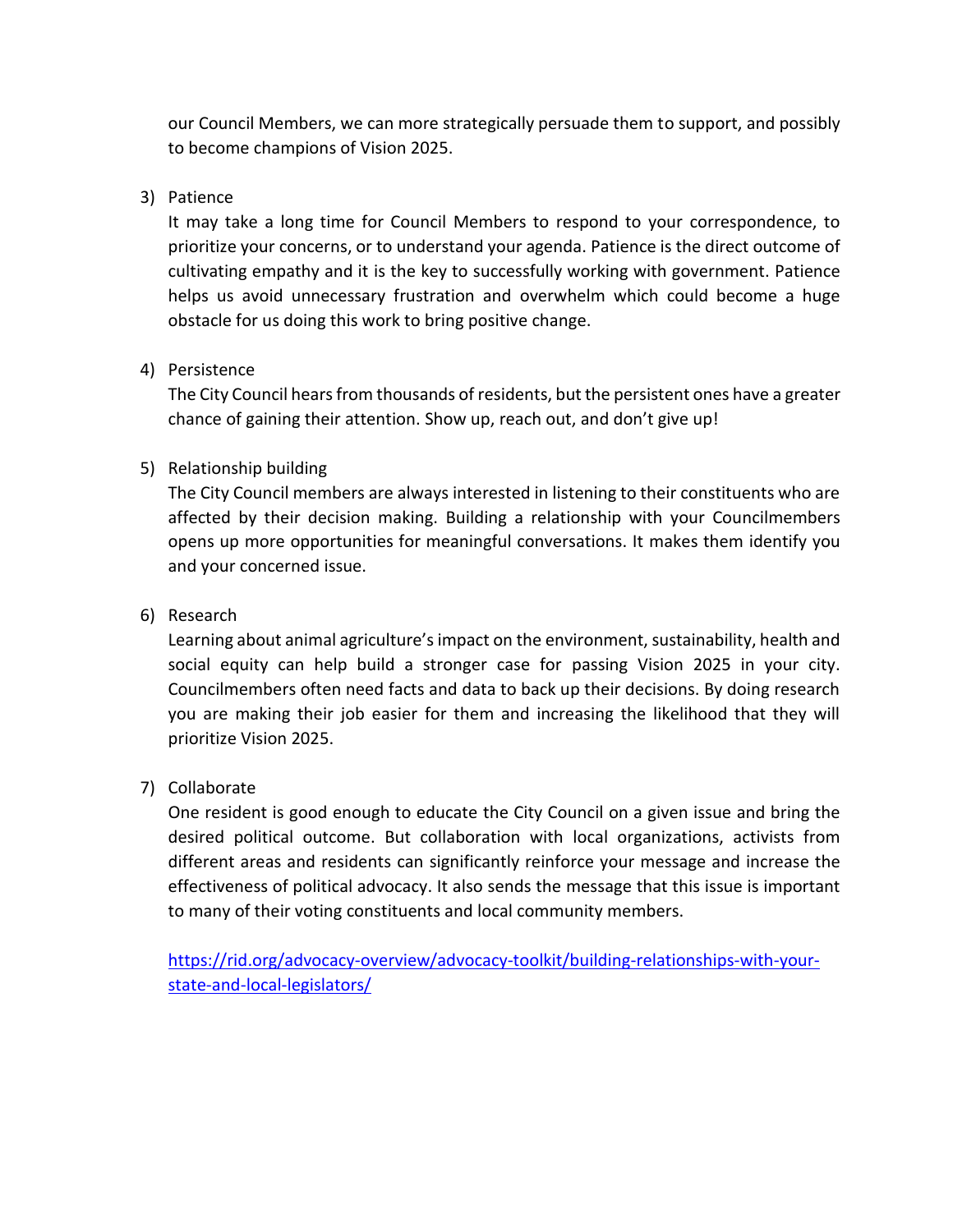## **Strategic Guide for Empathy Educators**

The most important step in passing Vision 2025 is to include it in the City Council's meeting agenda. Vision 2025 will then need majority votes at the City Council meeting to get passed in your City. This guide will walk you through the two main strategic ways to introduce Vision 2025 in your City Council's agenda.

#### **1) City Councilmember Sponsors Vision 2025**

- i. Visiting the City website will provide basic information about your City Council including their names, districts and email addresses. Find out your own district and the Councilmember representing it.
- ii. The City website also has the schedule for the Council meetings along with the agenda items that will be discussed and/or voted. If possible, attend your City Council meeting regularly and try to learn about priority issues of your City Councilmembers. This could be valuable information when communicating negative impact of animal products on environment and social inequity.
- iii. If your City Council allows public comment on non-agenda items (topics not in the agenda), it will be an effective approach to prepare a 2-minute speech communicating the impacts of the meat and dairy industry and making the case for considering Vision 2025. It will be even more effective to bring other activists, City residents and local organization representatives to deliver the same message. More people bringing in similar concerns always draws the City Council's attention and encourages them to consider the shared information. Consider writing a follow- up email to each of the Councilmembers the next day summarizing what you said, thanking them for listening the next day and including more information on the topic if they want to do further research.
- iv. During City Council meetings utilize the breaks to approach City Council Members. This is a great chance to continue building your relationship with them and encouraging them to prioritize Vision 2025.
- v. Once your Council knows you and the issue you are concerned about, the next step is now to contact the individual Councilmembers' offices and request onehour appointment. After receiving the confirmation, prepare for 30 minute presentation showing the impact of animal agriculture on different social and environmental aspects. Explain Vision 2025 as a way your City could reduce its negative footprint and ask them to sponsor the item. Please bring the copies of Vision 2025 Proposal and request them to review it.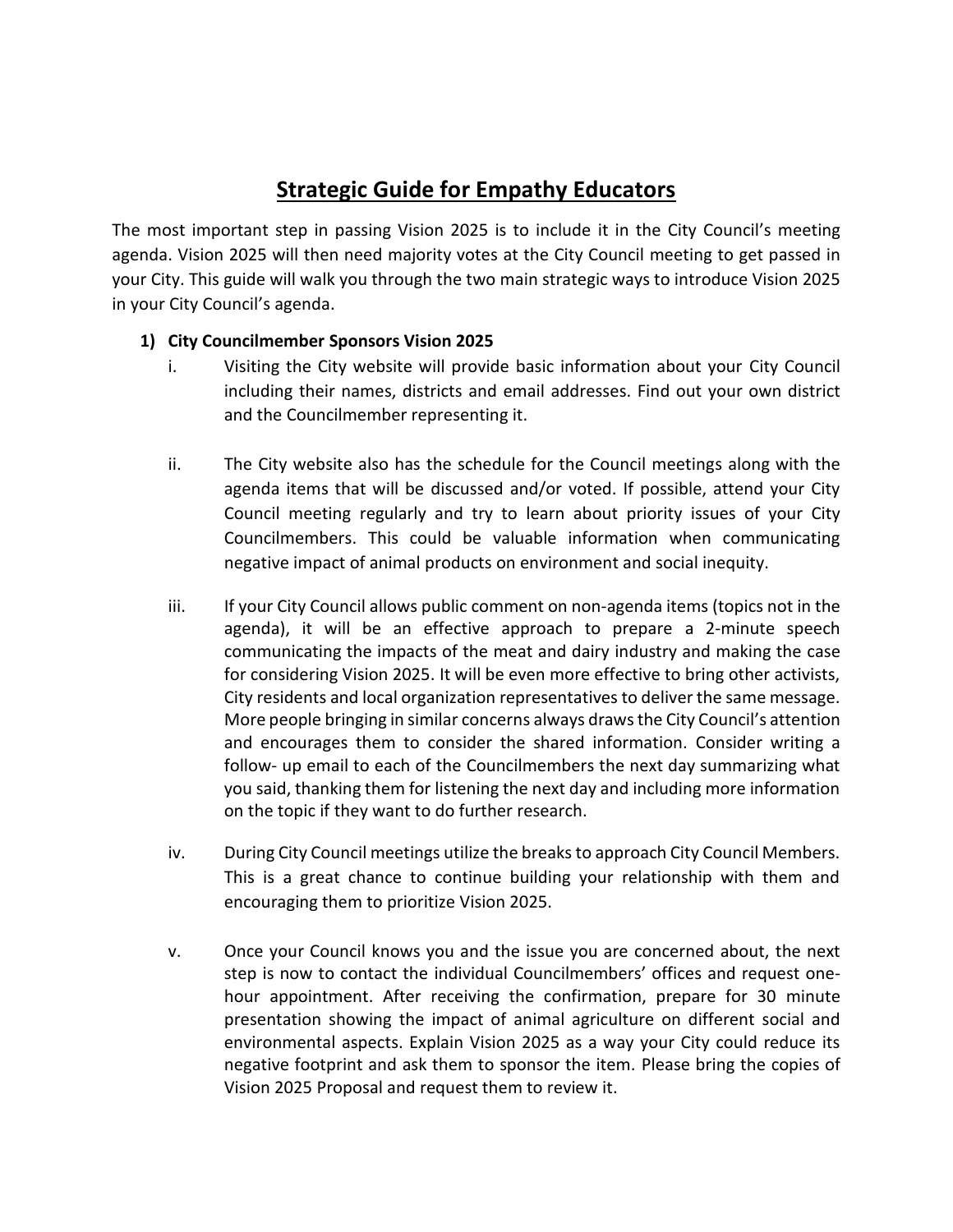- vi. Prioritize the Councilmembers who support environment protection and sustainability while scheduling the appointment for presentation. It is always a good approach to bring one or two constituents of the Councilmember you are meeting with.
- vii. Write a follow up email to the Councilmember the day after your presentation summarizing your conversation and including the Vision 2025 Proposal.
- viii. If a Councilmember agrees to sponsor Vision 2025, it will be on the Council's agenda item in a future meeting for the Council to discuss and vote on the item. Make sure you and supportive constituents attend this meeting to show support.

#### **2) City Commission or Council Committee to Introduce Vision 2025**

- i. City Councilmembers may form a Committee or appoint representative forming a Commission. These advisory bodies take on specific community issues and propose policies to the City Council.
- ii. The City website lists such advisory bodies, their mission and meeting schedule. Prioritize advisory bodiesthat deal with environment and/or sustainability. Similar to the steps outlined for the City Council, you can attend those advisory body meetings and speak about passing Vision 2025. You may also choose to write follow up emails providing further information on the topic. If the advisory body passes Vision 2025, it will then go on to the Council's agenda for a vote. You may choose to address Vision 2025 at the Council and advisory body simultaneously depending on the time and resources you have.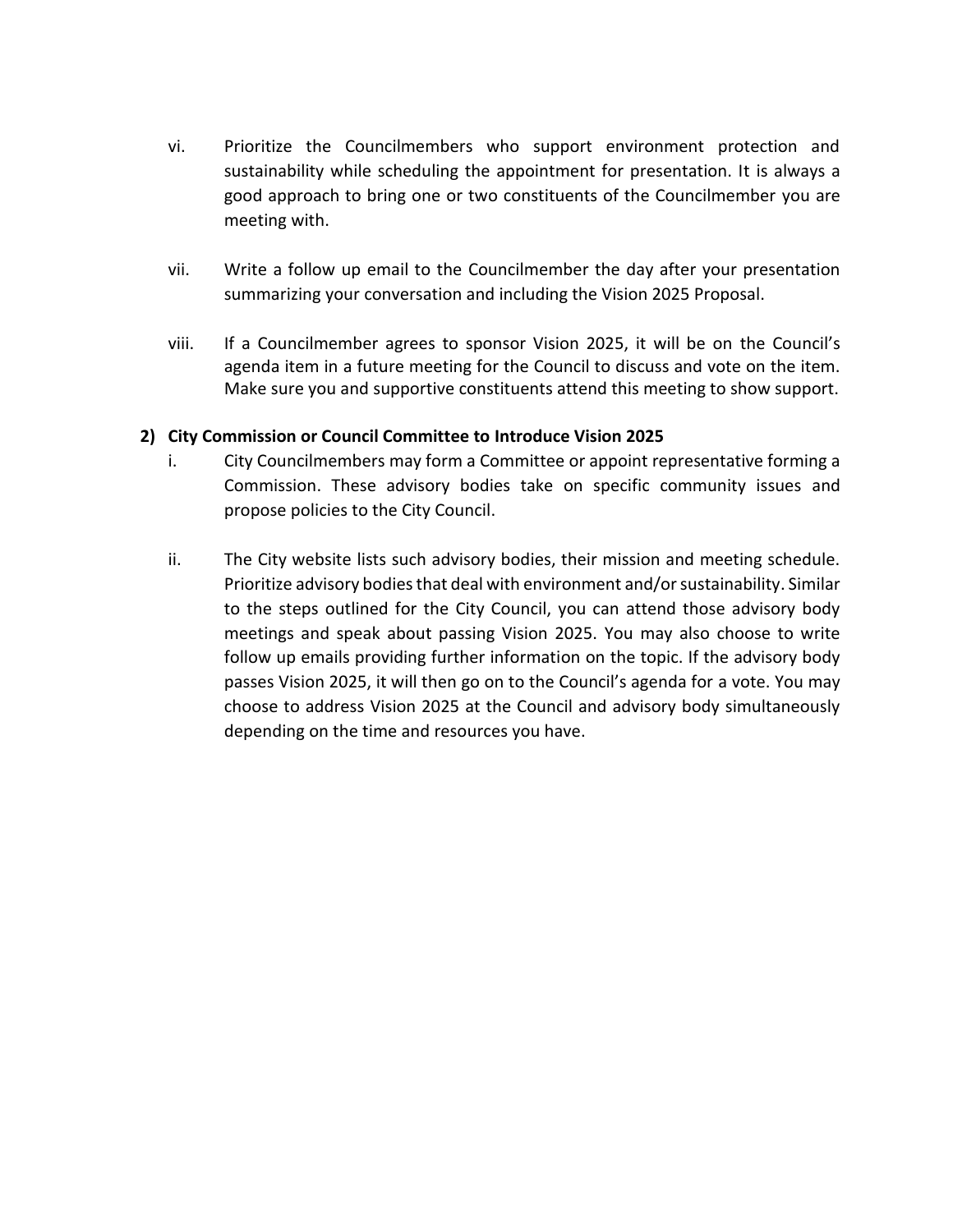## **Case for Vision 2025**

- 1) In 2017, U.S. withdrew from Paris Agreement that demands countries to reduce greenhouse gas (GHG) emission [\(https://www.foxnews.com/politics/paris](https://www.foxnews.com/politics/paris-agreement-on-climate-change-us-withdraws-as-trump-calls-it-unfair)[agreement-on-climate-change-us-withdraws-as-trump-calls-it-unfair\)](https://www.foxnews.com/politics/paris-agreement-on-climate-change-us-withdraws-as-trump-calls-it-unfair).
- 2) 438 U.S. Cities stood against the decision and declared to uphold Paris Agreement by developing Climate Action Plan (CAP) to reduce GHG [\(http://climatemayors.org/actions/paris-climate-agreement/\)](http://climatemayors.org/actions/paris-climate-agreement/)
- 3) U.S. Cities account for 80% of the country's population and have a choice to protect or destroy environment through their consumption power [\(https://www.washingtonpost.com/business/2018/12/18/americans-say-theres](https://www.washingtonpost.com/business/2018/12/18/americans-say-theres-not-much-appeal-big-city-living-why-do-so-many-us-live-there/)[not-much-appeal-big-city-living-why-do-so-many-us-live-there/\)](https://www.washingtonpost.com/business/2018/12/18/americans-say-theres-not-much-appeal-big-city-living-why-do-so-many-us-live-there/).
- 4) But U.S. Cities are following traditional production-based GHG inventory that fails to account for GHG contributed through community's consumption of goods & services. As a result, it is extremely important for these Cities to review consumption-based GHG inventory while formulating policies to reduce GHG emission.
- 5) Consumption-based inventory reveals the food sector mainly meat & dairy industry generate majority of GHG emission [\(https://coolclimate.berkeley.edu/inventory\)](https://coolclimate.berkeley.edu/inventory).
- 6) It is nearly impossible to keep global surface temperature <2C without addressing meat & dairy consumption [\(https://foe.org/resources/meat-of-the-matter/\)](https://foe.org/resources/meat-of-the-matter/). Just top 20 meat & dairy companies generate more GHG than Germany, Canada or Australia [\(https://www.iatp.org/emissions-impossible\)](https://www.iatp.org/emissions-impossible).
- 7) Environmental impact of animal agriculture also includes excessive consumption and pollution of our natural resources.
	- i. More than 2 Billion people around the world don't have access to clean drinking water and wealthy nations like United States uses significant portion of freshwater for meat and dairy. For example, an average California resident consumes 1500 gallons of water per day and 50% of this water is associate with consumption of meat and dairy [\(https://pacinst.org/wp](https://pacinst.org/wp-content/uploads/2013/02/ca_ftprint_full_report3.pdf)[content/uploads/2013/02/ca\\_ftprint\\_full\\_report3.pdf\)](https://pacinst.org/wp-content/uploads/2013/02/ca_ftprint_full_report3.pdf).

ii. Animal agriculture is the leading cause of deforestation. 75% of Amazon rainforest destruction in Brazil is associated with animal agriculture [\(https://www.sciencedirect.com/science/article/pii/S0048969715303](https://www.sciencedirect.com/science/article/pii/S0048969715303697) [697\)](https://www.sciencedirect.com/science/article/pii/S0048969715303697).

iii. U.S. alone could resolve world hunger if crops were grown directly to feed human mouth instead of producing feed for the livestock. In U.S., 41 million tons of plant protein is being used to produce 7 million tons of animal proteins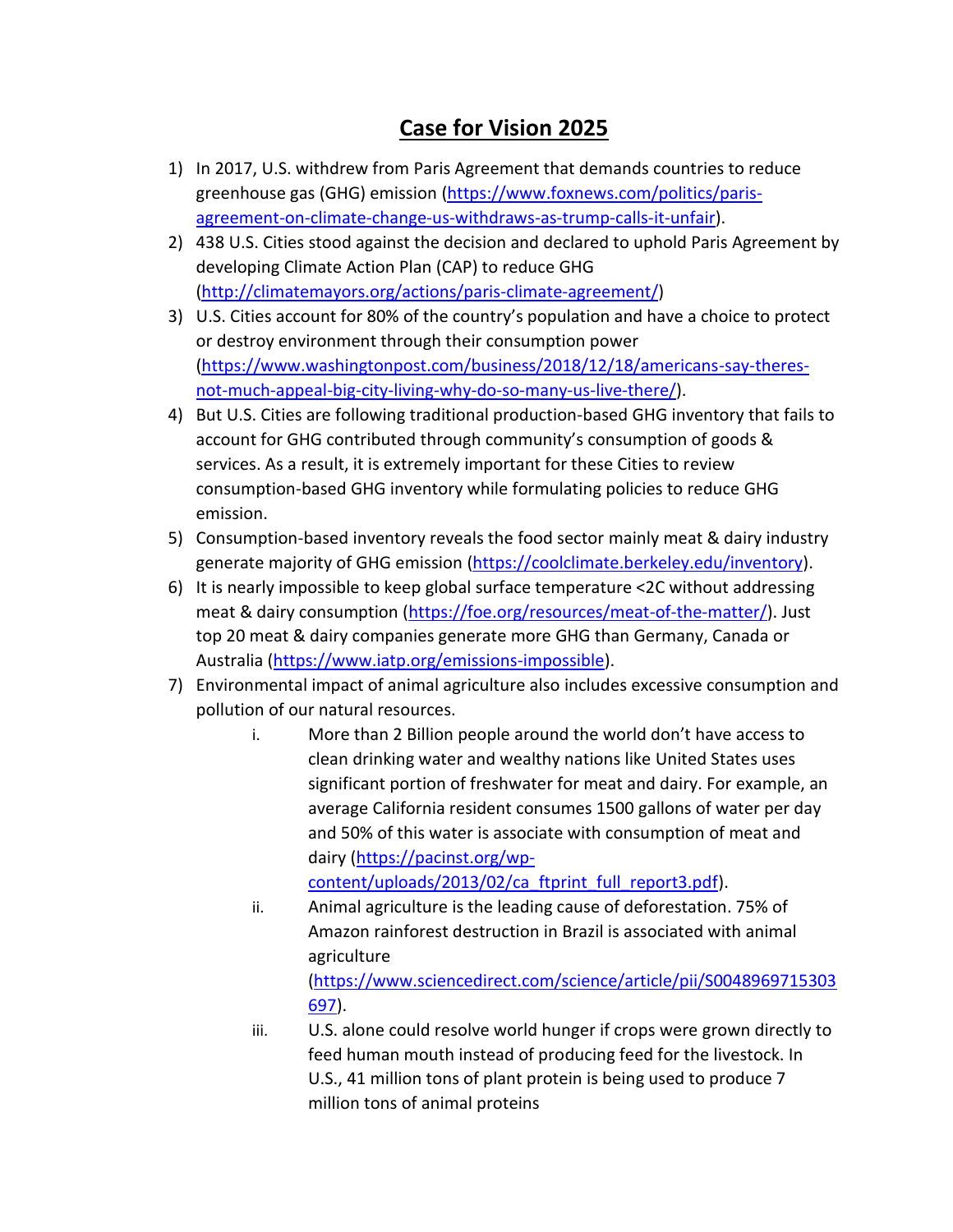[\(https://news.cornell.edu/stories/1997/08/us-could-feed-800](https://news.cornell.edu/stories/1997/08/us-could-feed-800-million-people-grain-livestock-eat) [million-people-grain-livestock-eat\)](https://news.cornell.edu/stories/1997/08/us-could-feed-800-million-people-grain-livestock-eat).

iv. Plant-based diet plays an important role in reducing the most common chronic illnesses like heart disease [\(https://www.pcrm.org/news/health-nutrition/vegan-diets-reduce](https://www.pcrm.org/news/health-nutrition/vegan-diets-reduce-risk-chronic-disease)[risk-chronic-disease](https://www.pcrm.org/news/health-nutrition/vegan-diets-reduce-risk-chronic-disease)). This can significantly reduce the country's healthcare cost.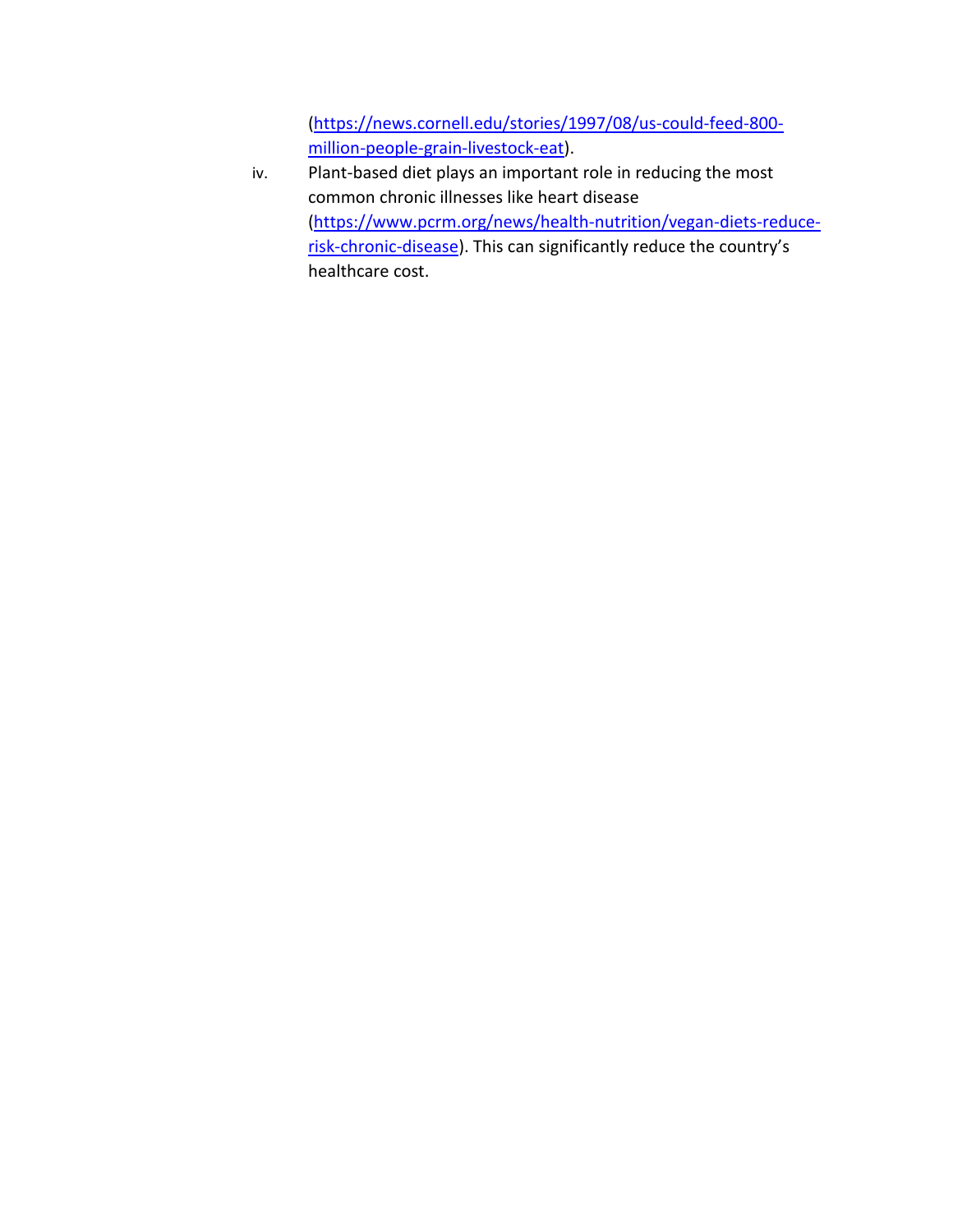## **Proposal Template: Vision 2025 for Sustainable Food Policies**

**Recommendation:** Join San Francisco, Chicago and Austin in developing environment friendly, socially equitable and healthy food programs by adopting a Vision 2025 for Sustainable Food Polices through 1) signing Milan Urban Food Policy Pact [\(http://www.milanurbanfoodpolicypact.org/text/\)](http://www.milanurbanfoodpolicypact.org/text/) and 2) passing Climate Friendly Food Purchase Policy described by Friends of the Earth [\(https://foe.org/resources/meat-of-the](https://foe.org/resources/meat-of-the-matter/)[matter/\)](https://foe.org/resources/meat-of-the-matter/).

**Summary:** Our food sector is strongly associated with environmental sustainability, community health and social equality. What we put on our plates every day either contributes to or harms our physical wellbeing, our local economy, and our global resources. [Summarize if you City already has passed any programs like Green Monday to increase plant-based options]. But there is certainly a need to develop broader policies for significant improvement. Vision 2025 is designed to achieve this significant change over the next five years without causing a financial burden to the City of [name of your City]. By passing Vision 2025, the City would be agreeing to the Milan Urban Food Policy Pact (MUFPP) developed by the United Nations Farm and Agriculture Organization (UN FAO). The MUFPP suggests forming an advisory committee that would include city residents, activists, local organizations, city staff and other stakeholders to propose sustainable food policies and programs. The second action item under the resolution is to pass Climate Friendly Food Purchase policy that requires the City to spend 50% of food purchasing fund on providing plant-based food and milk options.

**Background:** According to Milan Urban Food Policy Pact (MUFPP), our food choices are directly linked to our environmental, health and social wellbeing. Approximately, 80% of the U.S. population lives in urban areas.<sup>1</sup> This means that urban cities are responsible for a significant portion of the national food consumption, and with it, the environmental and social impacts of those food choices. As a result, the C40 cities like San Francisco, Chicago and Austin have signed MUFPP agreement to develop environment friendly, healthy and socially equitable food policies.<sup>2</sup>

<sup>1</sup> United States Census Bureau [Website](https://www.census.gov/newsroom/press-releases/2016/cb16-210.html)

<sup>2</sup> Milan Urban Food Policy Pact [Website](http://www.milanurbanfoodpolicypact.org/signatory-cities/)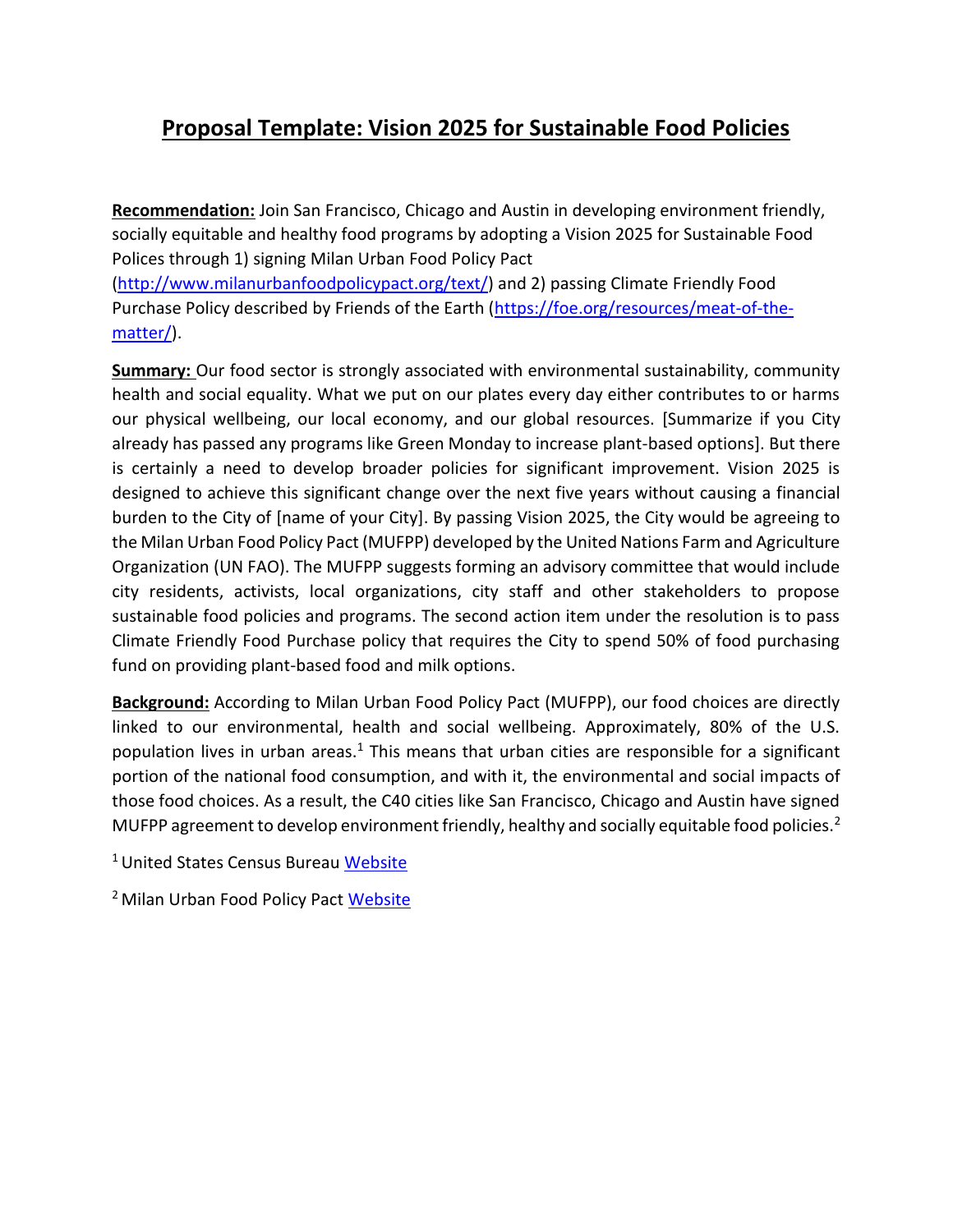Multiple agencies are reporting the devastating impacts of a meat- and dairy-based diet for our physical and environmental health. The UN FAO reports that animal agriculture is responsible for emitting 14.5-18% of total greenhouse gas (GHG).<sup>3</sup> These numbers are larger than GHG emission from the global transportation sector. [Explain GHG emission from your City's food sector. Example: According to consumption based GHG inventory described in Berkeley's Climate Action Plan, the food sector contributes more than 7 metric tons of CO2 Eq. per household<sup>4</sup>]. Most of these emissions are from animal products like meat and dairy. Globally, animal agriculture is the leading cause of deforestation and it has massive impact on climate change, biodiversity and social equity.<sup>5, 6</sup> In a draught affected state, the average Californian consumes 1,500 gallons of water, 80% higher than the global average, and 50% of it is associated with meat and dairy consumption. <sup>7</sup> According to UN FAO, we have enough cropland to feed 9 billion people by 2050 if 40% of all crops produced today for livestock is directly used for human consumption.<sup>8</sup> Animal products are also associated with causing most common illnesses in the U.S. like Type2 diabetes and heart disease. It significantly increases our healthcare costs, disproportionately jeopardizing the well-being of low-income families. The growing livestock biomass in confined space demands increased use of antibiotics. In countries like United States, 70% of antibiotics are used in animals for meat and dairy.<sup>9</sup> As a result, we are facing uphill battle of antibiotic resistance with World Health Organization (WHO) declaring Antibiotic Awareness Week in November.

According to multiple reports, the single solution to overcome environmental sustainability issues attributed to the food sector is by reducing the number of livestock and increasing plantbased food options. [Explain the dollar amount spend by your City on purchasing food. Example: The City of Berkeley purchases \$5 million worth of food for places like senior centers, Police Department's jail facility, public meetings and events]. As a result, [name of your City]'s purchasing power has a huge role to play in increasing plant-based food options. The municipal guide of Friends of the Earth (FOE) on Climate Friendly Food Purchasing is the effective tool for increasing plant-based food options in the city-controlled properties. It provides stepwise process for municipality to meet their target of increasing plant-based food options. Berkeley's potential on providing sustainable food is beyond the city's purchasing power. It includes but not limited to city parks, public schools, restaurants and other food business.

<sup>3</sup> United Nations Farm and Agriculture Organization (UN FAO) [Website](http://www.fao.org/news/story/en/item/197623/icode/)

<sup>4</sup> Berkeley Climate Action Plan Update [Website](https://www.cityofberkeley.info/recordsonline/api/Document/AS1qYEO88qcY6Ips8nwbGgL4jGxxlSquza3ESlDOTS6DL2nWl1jPxxzLJVhyvQgYDIlKPuJDdT3oigVB31dHEfM%3D/)

<sup>5</sup> NASA Earth Observatory [Website](https://earthobservatory.nasa.gov/features/Deforestation/deforestation_update3.php)

<sup>6</sup> UN FAO report, Cattle Ranching and Deforestation [PDF](http://www.fao.org/3/a-a0262e.pdf)

<sup>7</sup>Pacific Institute Report [PDF](https://pacinst.org/wp-content/uploads/2013/02/ca_ftprint_full_report3.pdf)

<sup>8</sup>UN FAO report, Livestock and Landscape [PDF](http://www.fao.org/3/ar591e/ar591e.pdf)

<sup>9</sup> Center for Infectious Disease Research and Policy, University of Minnesota [Website](http://www.cidrap.umn.edu/news-perspective/2016/12/fda-antibiotic-use-food-animals-continues-rise)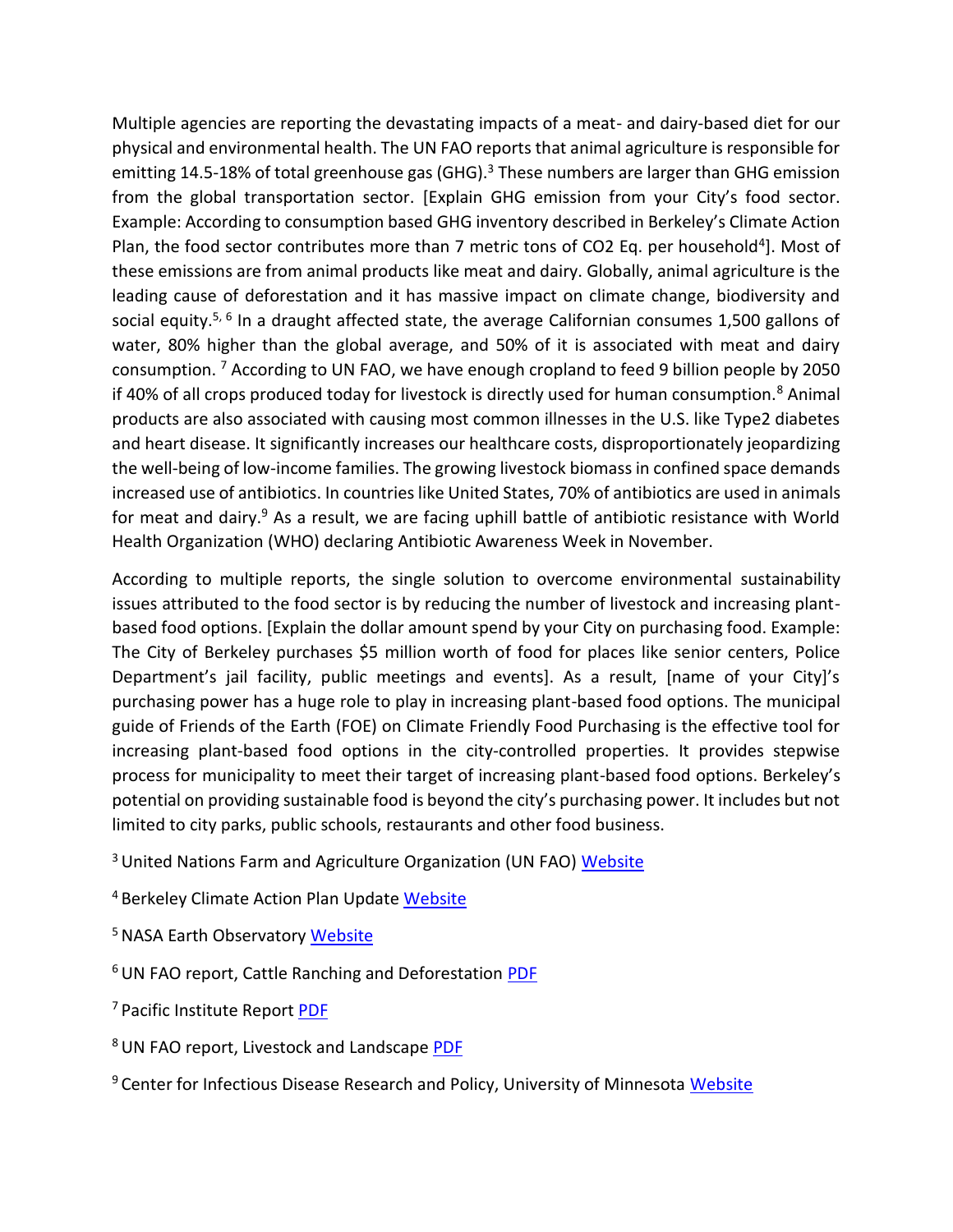[Your City name] would be in good company by adopting Vision 2025. Recently, U.S. legislators have identified the importance of increasing plant-based food and milk options across various cities, counties and states. California Assembly Bill 479 encourages public schools to provide healthy climate friendly (plant-based) food and milk options with annual funding worth \$3 million. This active bill has been well received by both State Assembly and Senate. The County of San Diego formed an advisory body to formulate Eat Well Practices. It emphasizes on increasing plant-based food and milk options along with providing guidelines for cafeterias and cafes. New York City Council recently passed legislation to cut 50% of beef consumption in city-controlled facilities like schools, hospitals and prisons. The decision was part of the City's efforts in meeting with Paris Agreement. More locally, Oakland Unified School District decreased carbon footprint by 14%, water consumption by 6% and saved \$42,000 through increasing fruits, vegetables and legumes purchase and reducing meat and dairy consumption by 30%.<sup>10</sup> The low carbon meals by one of California's largest school districts have shown the potential for protecting the environment and natural resources through healthy and cost-effective plant-based food options.

**Review existing programs, policies and laws:** [Review your City's current programs, policies and laws intended to increase plant-based options. Example: Vision 2025 aligned well with Berkeley's Green Monday initiative and Good Food Purchasing Program (GFPP). Green Monday recommends serving plant-based food once a week along with raising awareness about the positive impact of plant-based food choices on the environment. Various reports suggest that animal products alone can jeopardize the Paris Agreement to keep the global surface temperature below 2C and could threaten scarce natural resources by 2050. Significant changes in our food choices need to happen for the wellbeing of our environment and global sustainability. It demands us to extend our efforts in increasing plant-based options through specific policies in next 5 years. GFPP is certification-based program that also promotes antibiotic free and grass-fed beef. The increasing demand for animal products due to improving lifestyle and growing population requires livestock to be kept in confined space making them vulnerable to contracting diseases. Therefore, it is unsustainable to harvest animal products without using antibiotics in livestock. The excessive use of antibiotics has already resulted in many antibiotic resistance bacteria pushing countries like India and China to use last resort antibiotic drugs like colistin.<sup>11</sup> It will also be social inequitable if we were to use excessive resources like pastureland to harvest grass fed and antibiotic free animal products only for wealthy families and developed nations. Additionally, the grass-fed livestock have shown to generate less emission, but it also takes longer for them to reach slaughter weight resulting in no less emission compared to livestock from concentrated animal feeding operations (CAFOs). As a result, these existing initiatives and programs require Berkeley to extend plant-based option through other programs and policies].

<sup>10</sup> Good Food Purchasing Program [Website](https://goodfoodcities.org/less-meat-better-food-happier-kids-oakland-unified-reinvents-its-school-lunch/)

<sup>11</sup> The Statesman [Website](https://www.thestatesman.com/supplements/8thday/heading-for-a-disaster-1502677575.html)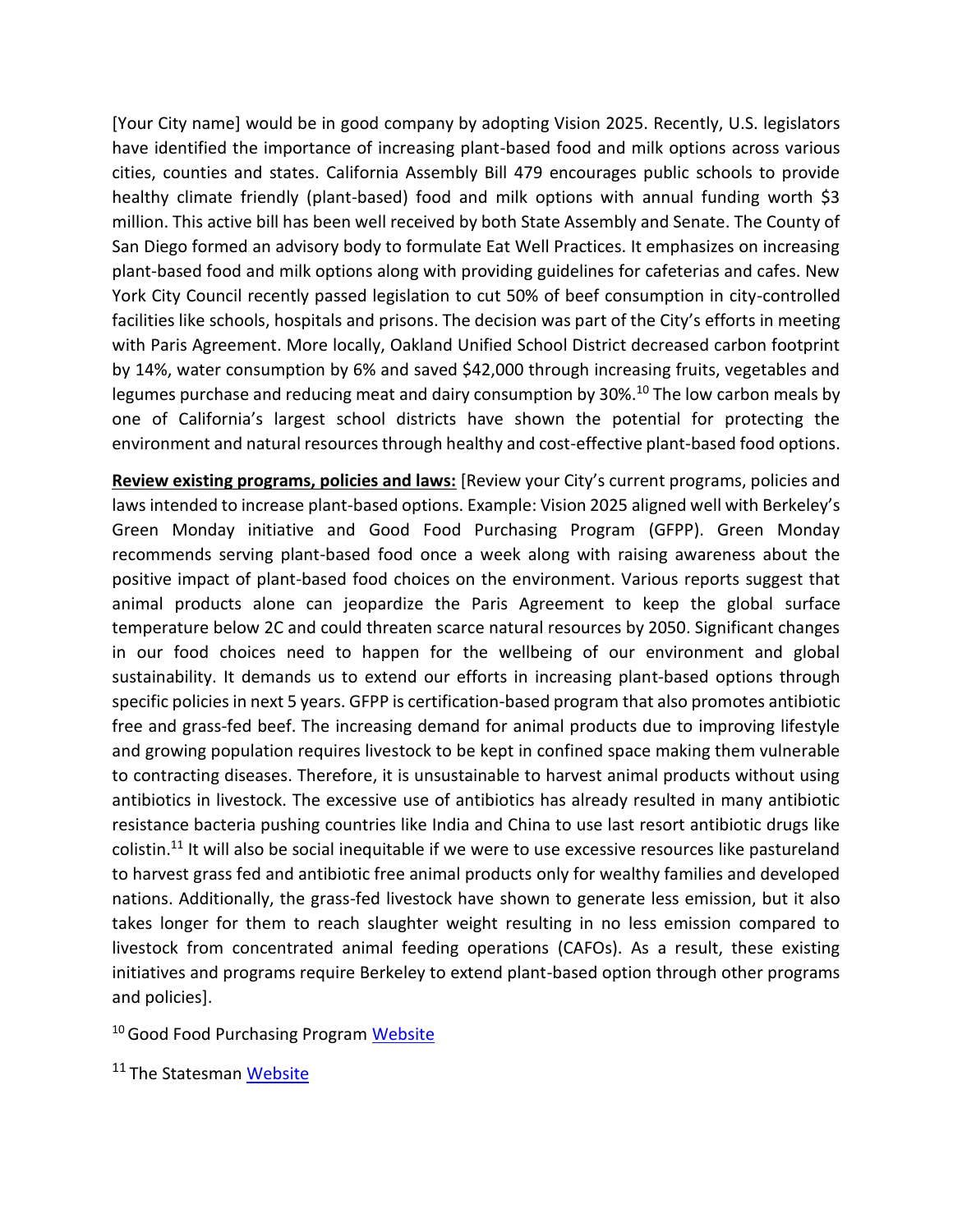**Rational for Recommendation:** The City of [your City's name] understands the impact of our food sector on environment, sustainability of natural resources, health and social equity. By adopting Vision 2025 for Sustainable Food Policies, [your City's name] will sign MUFPP and join C40 Cities in developing sustainable food system through forming a committee with city residents, organizations and city staff.

The City of [your City's name] is committed to making food purchasing decisions that protect animal welfare, environment sustainability and provide healthy food options. By adopting the proposed Vision, [your City's name] will also pass Climate Friendly Food Purchase Policy and commit to spending 50% of the City's annual food budget on plant-based food and milk options.

**Fiscal Impacts:** There is no imposed coast or saving associated with this recommendation.

**Environmental Sustainability:** The adoption of Vision 2025 for Sustainable Food Policies will significantly reduce [your City's name]'s food sector associated GHG emission, deforestation, fresh water and antibiotic consumption. It will also help [your City's name] to transition towards globally sustainable food practices.

**Outcomes and Evaluations:** [Your City's name] Council will receive policy recommendations from the established Advisory Body for increasing climate friendly, healthy and sustainable plant-based food options. The City Staff will evaluate and update contracts to direct 50% of the annual food purchasing budget for providing plant-based food and milk options.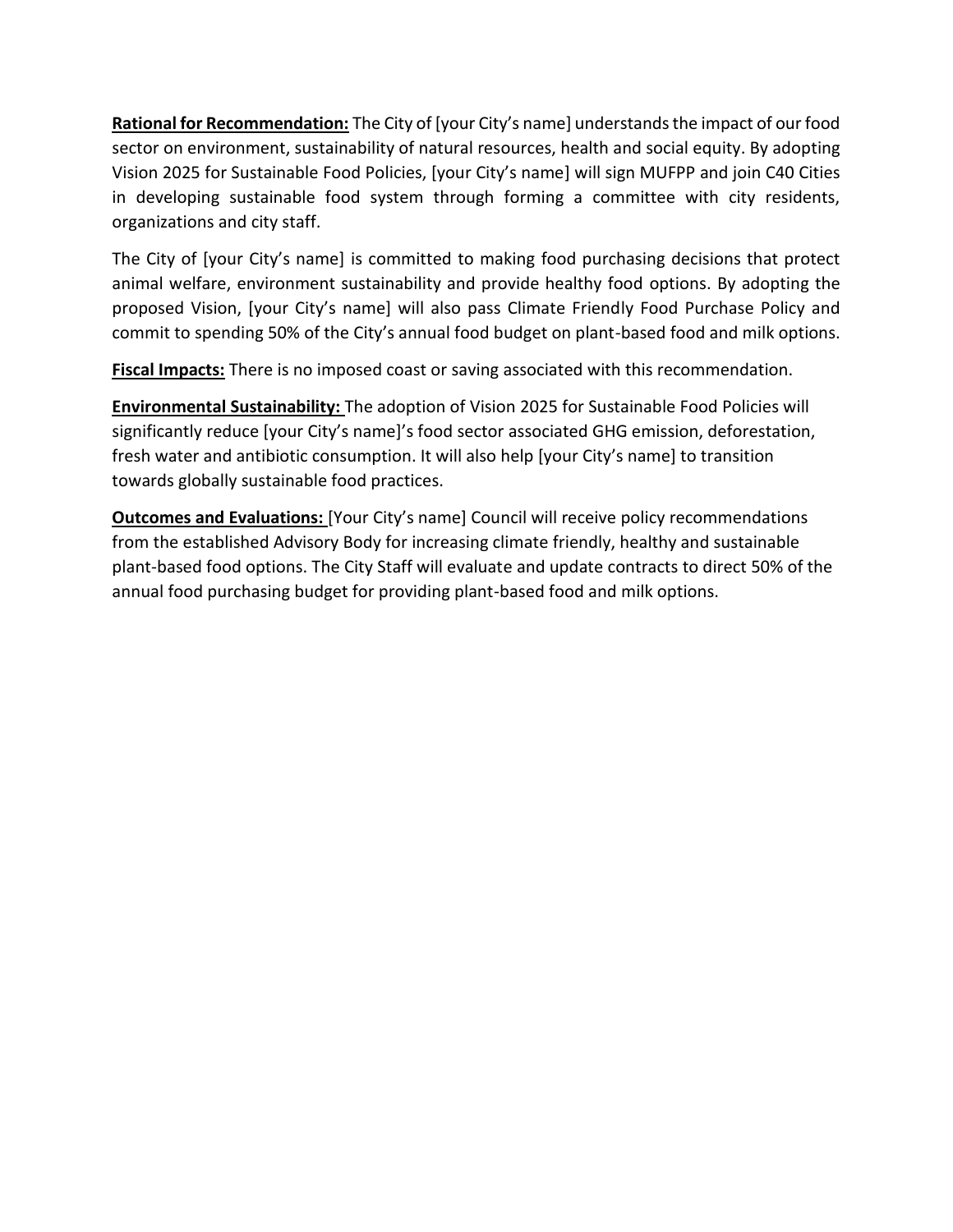## **Webinar on Vision 2025**

The webinar below provides more information on negative impact of animal agriculture, Vision 2025 and the strategy to pass it in your City. This webinar was conducted in collaboration with Vegan Justice League (VJL) and Social Compassion in Legislation (SCIL).

Webinar link: <https://www.facebook.com/338239040280627/videos/922239994776608/>

Questions regarding the webinar? Contact [nilang@cultivateempathyforall.org](mailto:nilang@cultivateempathyforall.org)



VeganJusticeLeague.com